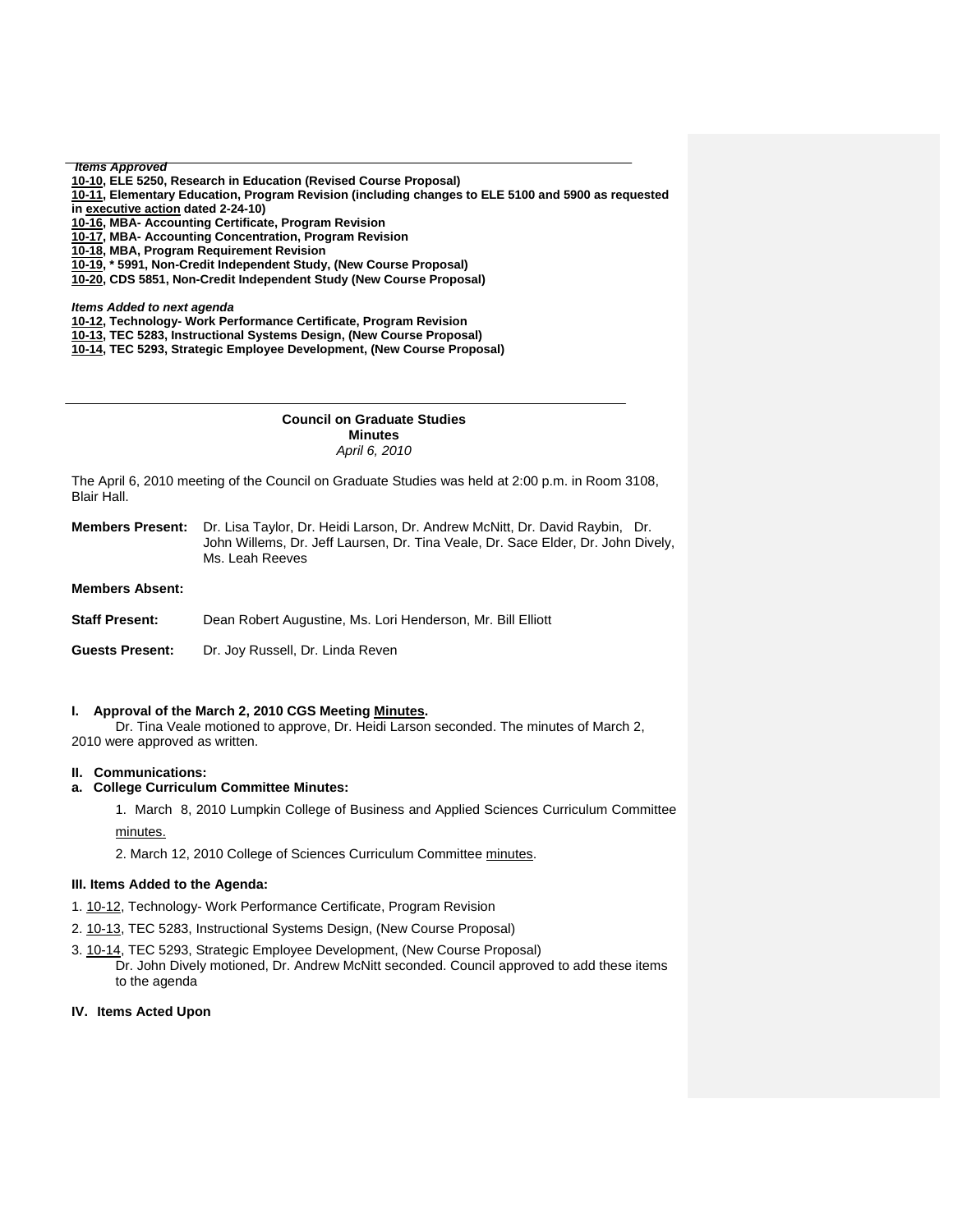$\mathfrak{D}$ 1. [10-10, ELE](http://www.eiu.edu/~eiucgs/currentagendaitems/agenda10-10.pdf) 5250, Research in Education (Revised Course Proposal) Dr. Joy Russell presented. Council approved unanimously with addition of check mark in part 8-C of "no one".

**ELE 5250. Research in Education (3-0-3)** Provides experiences in defining problems and in using research techniques in writing, interpreting, and evaluating research in elementary education. Prerequisite: Admission to the Graduate School.

2. [10-11,](http://www.eiu.edu/~eiucgs/currentagendaitems/agenda10-11.pdf) Elementary Education, Program Revision (including changes to ELE 5100 and 5900 as requested i[n executive action da](http://www.eiu.edu/~eiucgs/currentagendaitems/CEPS-EA-2-24-10.pdf)ted 2-24-10) Dr. Joy Russell presented. Council approved unanimously.

 3. [10-15, A](http://www.eiu.edu/~eiucgs/currentagendaitems/agenda10-15.pdf)CC 5450, Legal Environment of Accounting, (Revised Course Proposal). (Dr. John Willems motioned and Dr David Raybin seconded to add this item to the agenda and act on the item at this meeting.) Dr. John Willems presented. Council approved unanimously.

**ACC 5450. Legal Environment of Accounting. (3-0-3)** A study of federal and state laws and regulations that significantly affect the accounting profession including contract law, sales, debtor creditor relations, bankruptcy, secured transactions, negotiable instruments and securities regulation. Includes overview of accountants' liability to clients and third parties and AICPA Code of Professional Conduct. Prerequisites: BUS 2750 or its equivalent with a grade of C or better; admission to the MBA program; or permission of the Coordinator, Graduate Business Studies.

4. [10-16,](http://www.eiu.edu/~eiucgs/currentagendaitems/agenda10-16.pdf) MBA- Accounting Certificate, Program Revision

 (Dr. John Willems motioned and Dr David Raybin seconded to add this item to the agenda and act on the item at this meeting.) Dr. John Willems presented. Council approved unanimously.

# **CURRENT CATALOG COPY:**

## **Accountancy Certificate**

# **Course/Curriculum Requirements**

The School of Business Certificate in Accountancy requires 18 semester hours of elective courses in Accountancy. Choose 18 semester hours from the courses listed below:

- ACC 4800 Federal Income Taxation II Credits: 3
- ACC 5100 Special Topics in Accounting. Credits: 3
- ACC 5200 Financial Accounting Standards. Credits: 3
- ACC 5300 Strategic Cost Management. Credits: 3
- ACC 5400 Advanced Auditing & Assurance Services Credits: 3
- ACC 5700 Seminar on Challenges in Accounting. Credits: 3

# **PROPOSED CATALOG COPY:**

## **Course/Curriculum Requirements**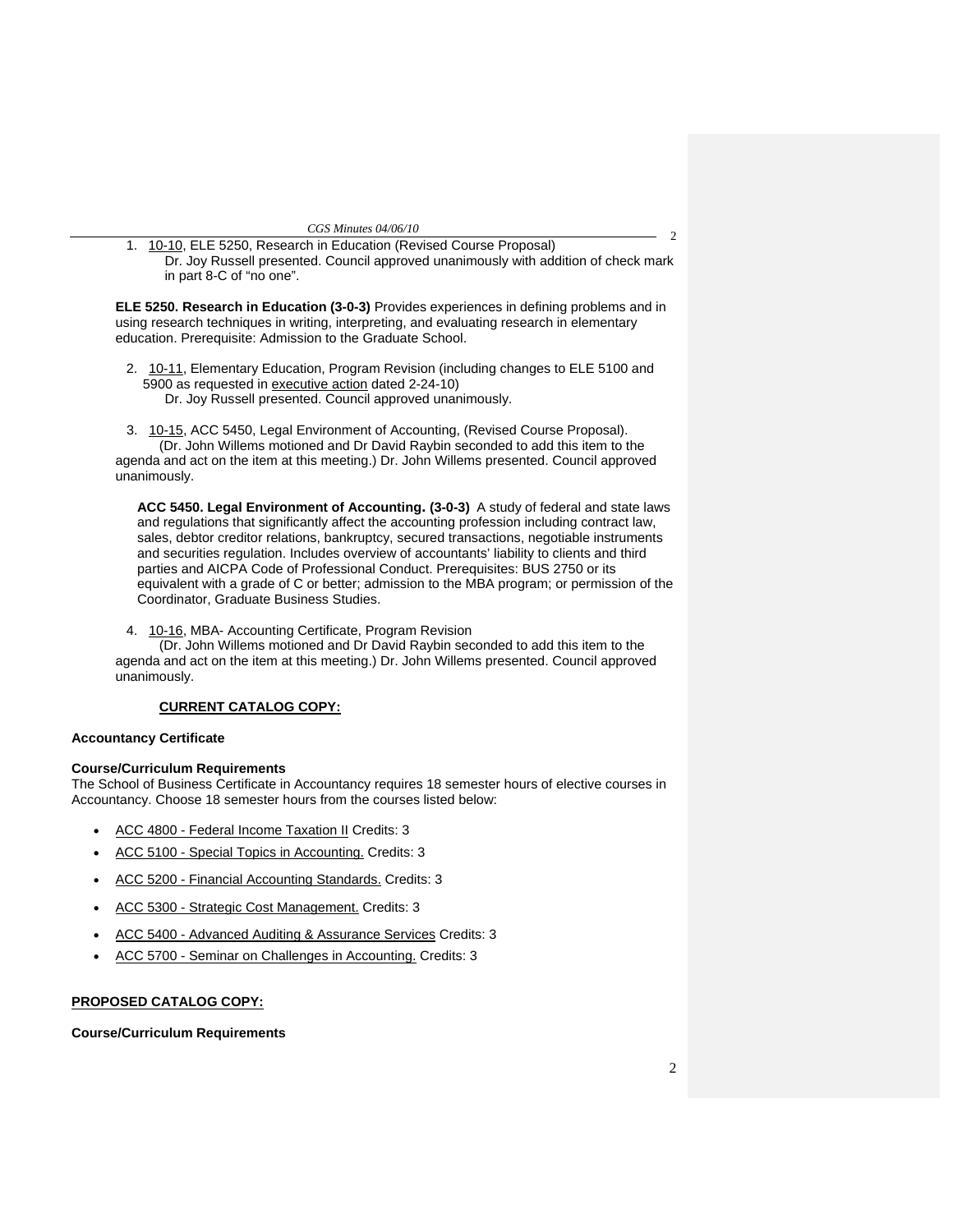The School of Business Certificate in Accountancy requires 18 semester hours of elective courses in 3 Accountancy. Students must take the following three courses:

- ACC 5200 Financial Accounting Standards. Credits: 3
- ACC 5400 Advanced Auditing & Assurance Services Credits: 3
- ACC 5450 Legal & Regulatory Environment of Acctg Profession Credits: 4 3

In addition, students must choose 18 9 semester hours from the courses listed below:

- ACC 4800 Federal Income Taxation II Credits: 3
- ACC 5000 Fraud Examination Credits: 3
- ACC 5100 Special Topics in Accounting. Credits: 3
- ACC 5300 Strategic Cost Management. Credits: 3
- ACC 5700 Seminar on Challenges in Accounting. Credits: 3

5[. 10-17, M](http://www.eiu.edu/~eiucgs/currentagendaitems/agenda10-17.pdf)BA- Accounting Concentration, Program Revision

 (Dr. John Willems motioned and Dr David Raybin seconded to add this item to the agenda and act on the item at this meeting.) Dr. John Willems presented. Council approved unanimously.

## **PROPOSED CATALOG COPY:**

## **MBA Accountancy Concentration**

# **Degree Requirements**

Degree requirements include those outlined for the master's degree by the Graduate School (see "Requirements for the Master's Degree").

The required courses for the MBA with Concentration in Accountancy degree include Phase I courses that provide business fundamentals normally covered in an undergraduate business degree program and Phase II courses that provide advanced business study. Students with an undergraduate business degree generally have completed all or most of the Phase I courses and may be prepared to enroll immediately in Phase II courses. Students without an undergraduate degree in business generally must complete all or most of the Phase I courses before beginning the Phase II course work. Students must complete all Phase I courses with a "C" or better by the time fifteen (15) hours of Phase II courses are successfully completed. Students who have not met this requirement will not be permitted to enroll in additional Phase II classes. Students lacking no more than six hours of Phase I courses may enroll in Phase II courses while satisfying the remainder of their Phase I course work. However, students may not enroll in a Phase II course unless they have completed all prerequisites for the course.

## **Phase I**

Students must complete, or have completed, with a grade of C or better, undergraduate courses for which the content is substantially equivalent to the following at Eastern Illinois University:

### **Total. Credits: 33**

- MAT 2110G Brief Calculus with Application. Credits: 3
- ECN 2801G Economics I. Credits: 3

**Formatted:** Font: (Default) Arial, 11 pt, Strikethrough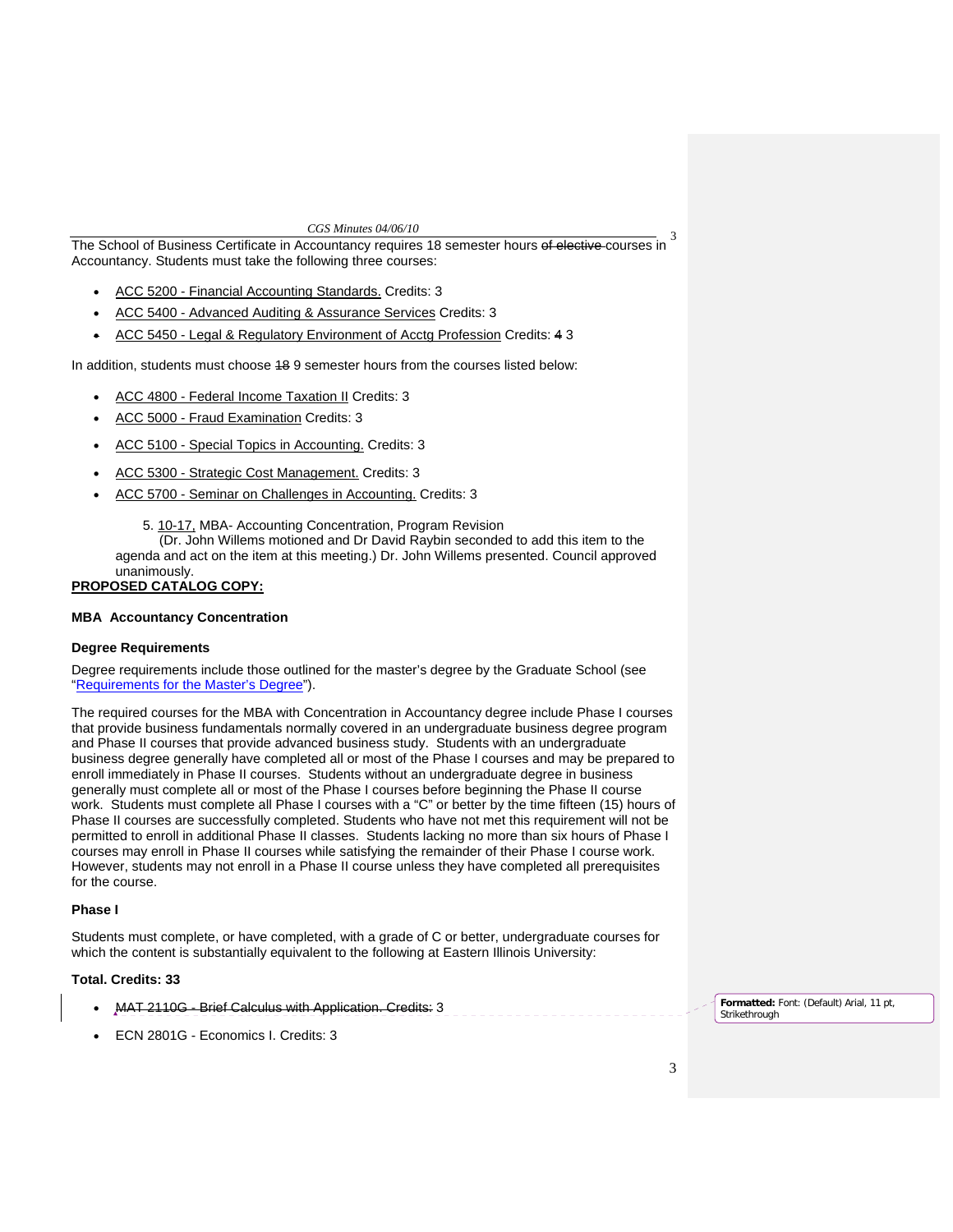- <sup>4</sup> ECN 2802G Economics II. Credits: 3 • BUS 2101 - Accounting I. Credits: 3
- BUS 2102 Accounting II. Credits: 3
- BUS 2750 Legal & Social Environment of Business. Credits: 3
- BUS 2810 Business Statistics. Credits: 3
- BUS 3010 Management and Organizational Behavior. Credits: 3
- BUS 3470 Principles of Marketing. Credits: 3
- BUS 3500 Management Information Systems. Credits: 3
- BUS 3710 Business Financial Management. Credits: 3
- BUS 3950 Operations Management. Credits: 3

# **Required Courses**

In addition to the Phase I courses, students must complete or have completed, the following undergraduate accounting prerequisite courses or their equivalents with a grad of C or better:

- ACC 3200 Financial Accounting Theory I, Credits: 3
- ACC 3250 Financial Accounting Theory II, Credits: 3
- ACC 3300 Management and the Cost Accounting, Credits: 3
- ACC 3900 Accounting Information Systems, Credits: 3
- ACC 4400 Federal Income Taxation I, Credits: 3
- ACC 4700 Auditing and Assurance Services, Credits: 3

## **Phase II**

The program is designed as a Concentration in Accountancy, and all transcripts and diplomas of graduates will indicate "Master of Business Administration with Concentration in Accountancy." Total Credits: 34 33 

- ACC 5200 Financial Accounting Standards. Credits: 3
- ACC 5400 Advanced Auditing & Assurance Services Credits: 3
- ACC 5450 Legal & Regulatory Environment of Acctg Profession Credits: 4 3
- MBA 5500 Quantitative Modeling. Credits: 3
- MBA 5550 Marketing Management. Credits: 3
- MBA 5640 Financial Management. Credits: 3
- MBA 5660 Operations Management. Credits: 3

**Formatted:** Font: (Default) Arial, 11 pt,

**Formatted:** Font: (Default) Arial, 11 pt,

Strikethrough

Strikethrough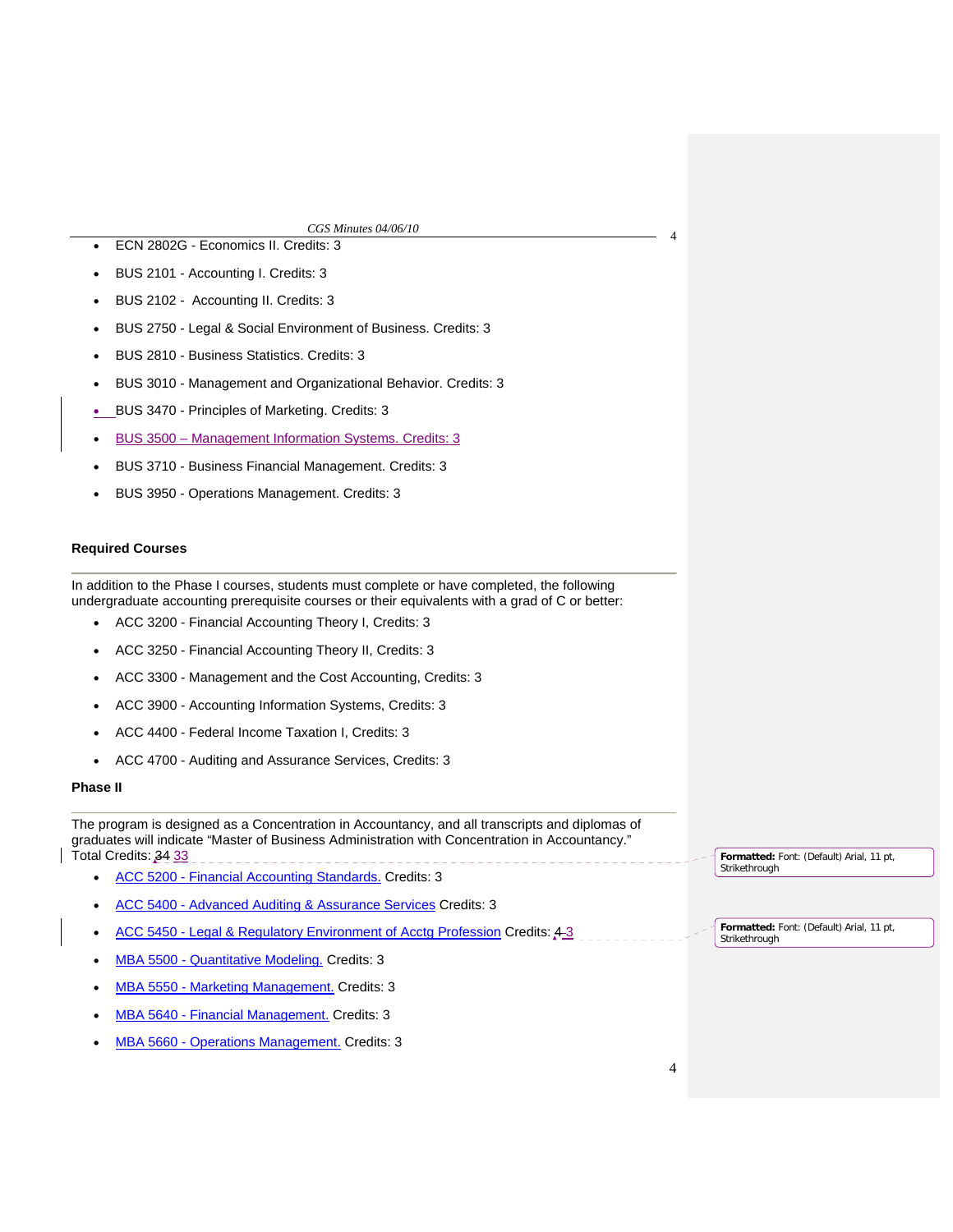- <sup>5</sup> MBA 5670 Management Information Systems Credits: 3
- MBA 5680 Organizational Behavior and Group Dynamics. Credits: 3
- MBA 5900 Management Simulation Credits: 3

### **Add 1 Course from the Following**

- ACC 5000 Fraud Examination Credits: 3
- ACC 5100 Special Topics in Accounting. Credits: 3
- ACC 5300 Strategic Cost Management. Credits: 3
- ACC 5700 Seminar on Challenges in Accounting. Credits: 3

### **Graduate Assistantships**

Information on graduate assistantships in the School of Business may be obtained by contacting the Coordinator of Graduate Business Studies or by visiting the MBA web site: www.eiu.edu/~mba The application deadline is March 31.

6[. 10-18,](http://www.eiu.edu/~eiucgs/currentagendaitems/agenda10-18.pdf) MBA, Program Requirement Revision

(Dr. John Willems motioned and Dr David Raybin seconded to add this item to the agenda and act on the item at this meeting.) Dr. John Willems presented. Council approved unanimously.

# **PROPOSED CATALOG COPY**

#### **MBA- Research or Applied Management Option**

### **Degree Requirements**

Degree requirements include those outlined for the master's degree by the Graduate School (see "Requirements for the Master's Degree").

The required courses for the general management MBA degree include Phase I courses that provide business fundamentals normally covered in an undergraduate business degree program and Phase II courses that provide advanced business study. Students with an undergraduate business degree generally have completed all or most of the Phase I courses and may be prepared to enroll immediately in Phase II courses. Students without an undergraduate degree in business generally must complete all or most of the Phase I courses before beginning the Phase II course work. Students must complete all Phase I courses with a "C" or better by the time fifteen (15) hours of Phase II courses are successfully completed. Students who have not met this requirement will not be permitted to enroll in additional Phase II classes. Students lacking no more than six hours of Phase I courses may enroll in Phase II courses while satisfying the remainder of their Phase I course work. However, students may not enroll in a Phase II course unless they have completed all prerequisites for the course.

### **Phase I**

Students must complete, or have completed with a grade of C or better, undergraduate courses for

**Formatted:** Font: (Default) Arial, 11 pt, Strikethrough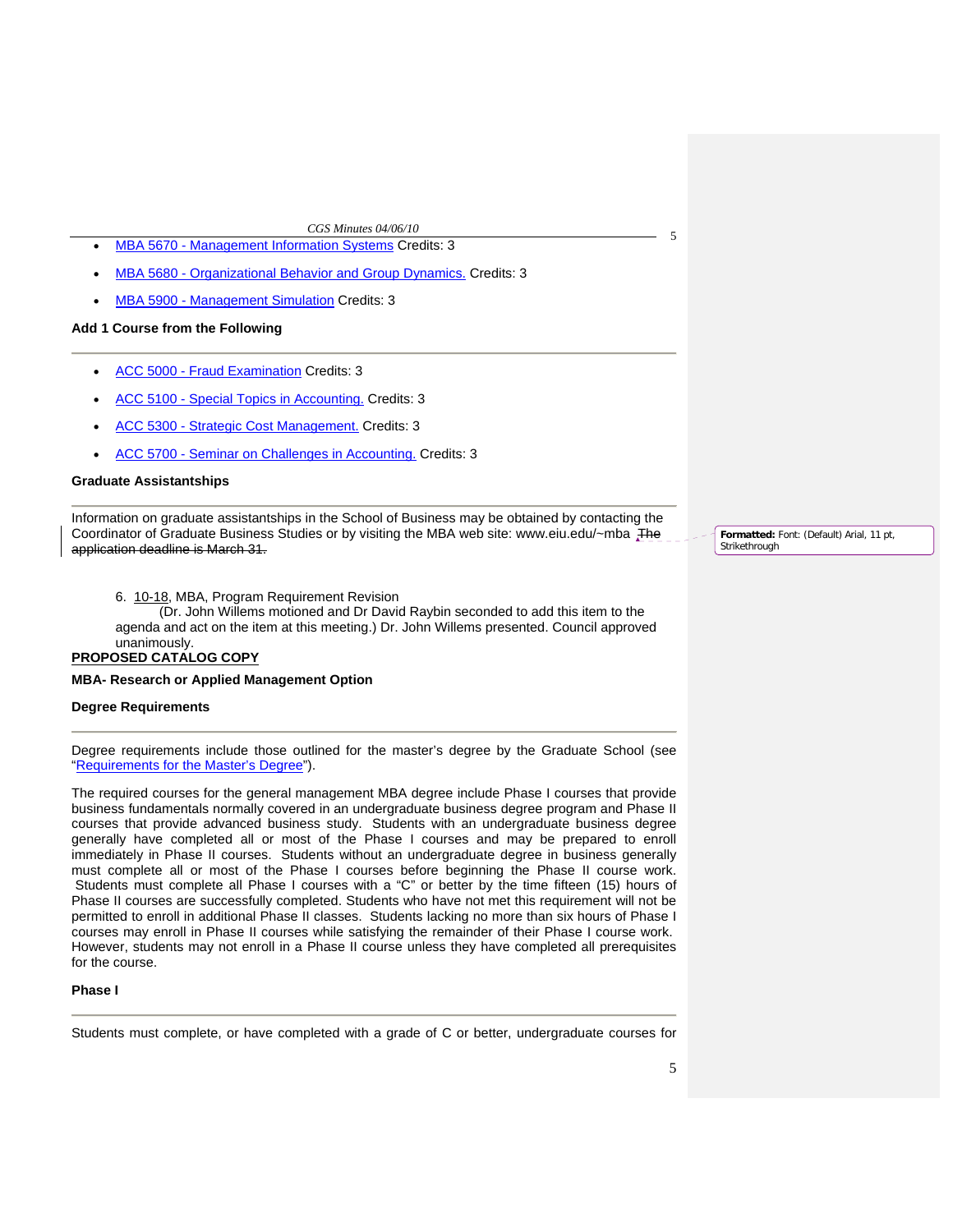which the content is substantially equivalent to the following at Eastern Illinois University:

# **Total. Credits: 33**

- ECN 2801G Economics I. Credits: 3
- ECN 2802G Economics II. Credits: 3
- BUS 2101 Accounting I. Credits: 3
- BUS 2102 Accounting II. Credits: 3
- BUS 2750 Legal & Social Environment of Business. Credits: 3
- BUS 2810 Business Statistics. Credits: 3
- BUS 3010 Management and Organizational Behavior. Credits: 3
- BUS 3470 Principles of Marketing. Credits: 3
- BUS 3500 Management Information Systems: 3
- BUS 3710 Business Financial Management. Credits: 3
- BUS 3950 Operations Management. Credits: 3

## **Phase II**

Students must choose between the research option or the applied management option.

**Research Option:** The Research Option is designed for students who want to focus on business research and quantitative methodsfor research. Students would complete the Research Option if their goals are to continue their education and pursue a Ph.D., or if they have an interest in conducting research with a faculty mentor.

**Applied Management Option:** The Applied Management Option is focused on "hands-on" development of students' intellectual and creative capacities. The program addresses a broad range of business-related skills emphasizing a combination of teamwork, writing, contemporary global and ethical issues, and analytical skills that can be immediately put into practice.

# **Total. Credits 33**

### **Research Option**

The required courses for the research option are:

### **Total: 33 credit hours**

- MBA 5000 Strategic Management. Credits: 3
- MBA 5010 Accounting from a Management Perspective. Credits: 3
- MBA 5500 Quantitative Modeling. Credits: 3
- MBA 5510 Business Research Methods. Credits: 3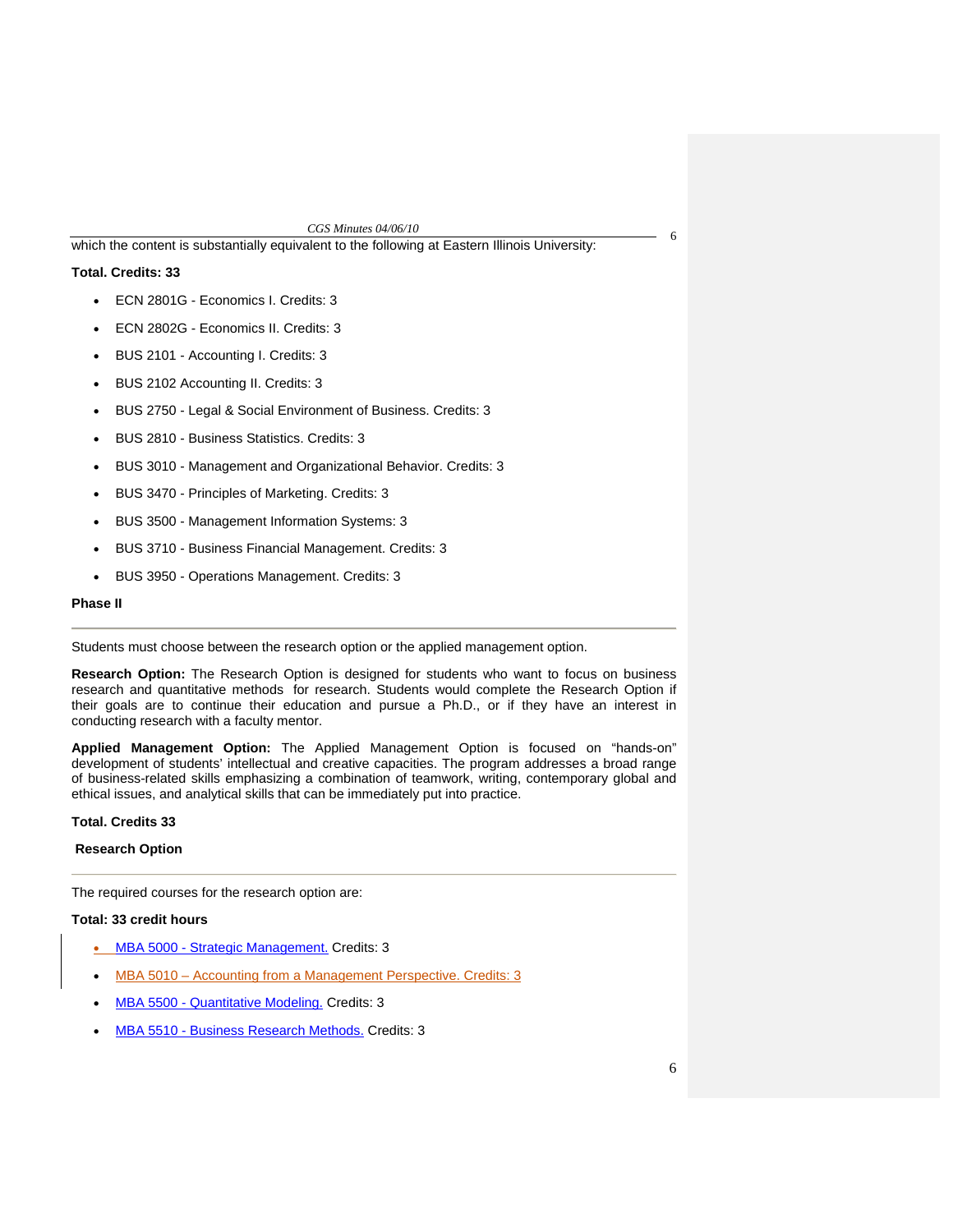- <sup>7</sup> MBA 5515 Business Research Proposal Credits: 3
- MBA 5550 Marketing Management. Credits: 3
- MBA 5605 Managerial Accounting Control. Credits: 3
- MBA 5640 Financial Management. Credits: 3
- MBA 5660 Operations Management. Credits: 3
- MBA 5670 Management Information Systems Credits: 3
- MBA 5680 Organizational Behavior and Group Dynamics. Credits: 3
- MBA 5905 Business Research Project Credits: 3

# **Applied Management Option**

The required courses for the applied management option are:

# **Total: 33 credit hours**

- Electives: 6 hours (see footnote 1)
- MBA 5000 Strategic Management. Credits: 3
- MBA 5010 Accounting from a Management Perspective. Credits: 3
- MBA 5500 Quantitative Modeling. Credits: 3
- MBA 5550 Marketing Management. Credits: 3
- MBA 5605 Managerial Accounting Control. Credits: 3
- MBA 5640 Financial Management. Credits: 3
- MBA 5660 Operations Management. Credits: 3
- MBA 5670 Management Information Systems Credits: 3
- MBA 5680 Organizational Behavior and Group Dynamics. Credits: 3
- MBA 5900 Management Simulation Credits: 3

## **Footnotes**

<sup>1</sup> The elective courses must be in business or related subjects and must be approved by the coordinator of graduate business studies.

## **Graduate Assistantships**

Information on graduate assistantships in the School of Business may be obtained by contacting the Coordinator of Graduate Business Studies or by visiting the MBA web site: www.eiu.edu/~mba. The application deadline is March 31.

**Formatted:** Font: (Default) Arial, 11 pt, Strikethrough

7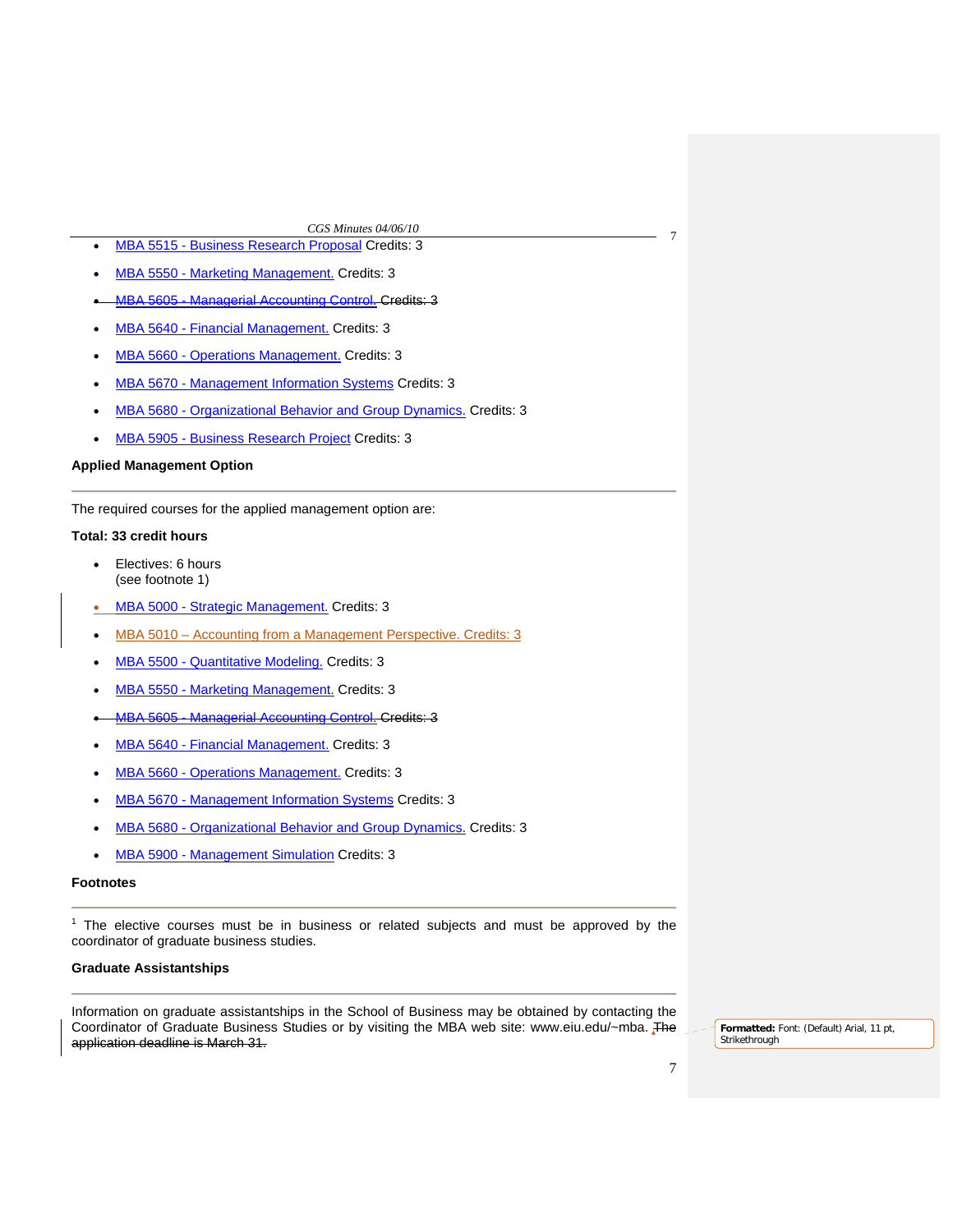7. [10-19,](http://www.eiu.edu/~eiucgs/currentagendaitems/agenda10-19.pdf) \*5991, Non-Credit Independent Study, (New Course Proposal) (Dr. John Willems motioned and Dr David Raybin seconded to add this item to the agenda and act on the item at this meeting.) Dean Augustine presented. Council approved unanimously.

**\*5991, Non-Credit Independent Study. (0-0-0)** The purpose of this course is to allow a graduate student to remain continuously enrolled as an auditor and access services required to complete the degree after completing all degree requirements except for completion of examinations or other non-course capstone requirements. Candidates in thesis options use non-credit thesis [5951]. Prerequisites: Candidate must retain degree seeking status and secure permission of the department chair or graduate coordinator. \*all graduate program prefixes

8[. 10-20, CD](http://www.eiu.edu/~eiucgs/currentagendaitems/agenda10-20.pdf)S 5851, Non-Credit Independent Study, (New Course Proposal) (Dr. John Willems motioned and Dr David Raybin seconded to add this item to the agenda and act on the item at this meeting.) Dean Augustine presented. Council approved unanimously.

**CDS 5851, Non-Credit Independent Study. (0-0-0)** The purpose of this course is to allow a graduate student to remain continuously enrolled as an auditor and access services required to complete the degree after completing all degree requirements except for completion of examinations or other non-course capstone requirements. Candidates in thesis options use non-credit thesis [5951]. Prerequisites: Candidate must retain degree seeking status and secure permission of the department chair or graduate coordinator.

## **b. Approved Executive Actions**

#### **V. Committee Reports:**

- 1. Textbook Rental- David Raybin- Toured new facility, promises to be student-friendly, staff still has some books to tag.
- 2. ATAC- Tina Veale- Committee dealing with security issues, one of which is closing open access points. However, the closing of open access points results in projectors going unmonitored and bulb life wasted.
- 3. Honorary Degree- John Dively- no report
- 4. TEAM Grants Council- Leah Reeves- College level PIE grants due in the fall. Completed survey regarding what tech devices students bring with them.
- 5. GSAC- Dean Augustine- Submitted parking proposal, project backpack went well, still working on health insurance issue.
- 6. CASL- Lisa Taylor Handed out executive summary of grad programs, a snapshot of each of colleges in assessment.
- 7. Enrollment Management-

### **VII. Dean's Report:**

 Graduate Showcases going exceptionally well. Videos are being well-received and attendance has been good. Thanks to everyone for their support.

The next meeting will be held Tuesday, April 20, 2010.